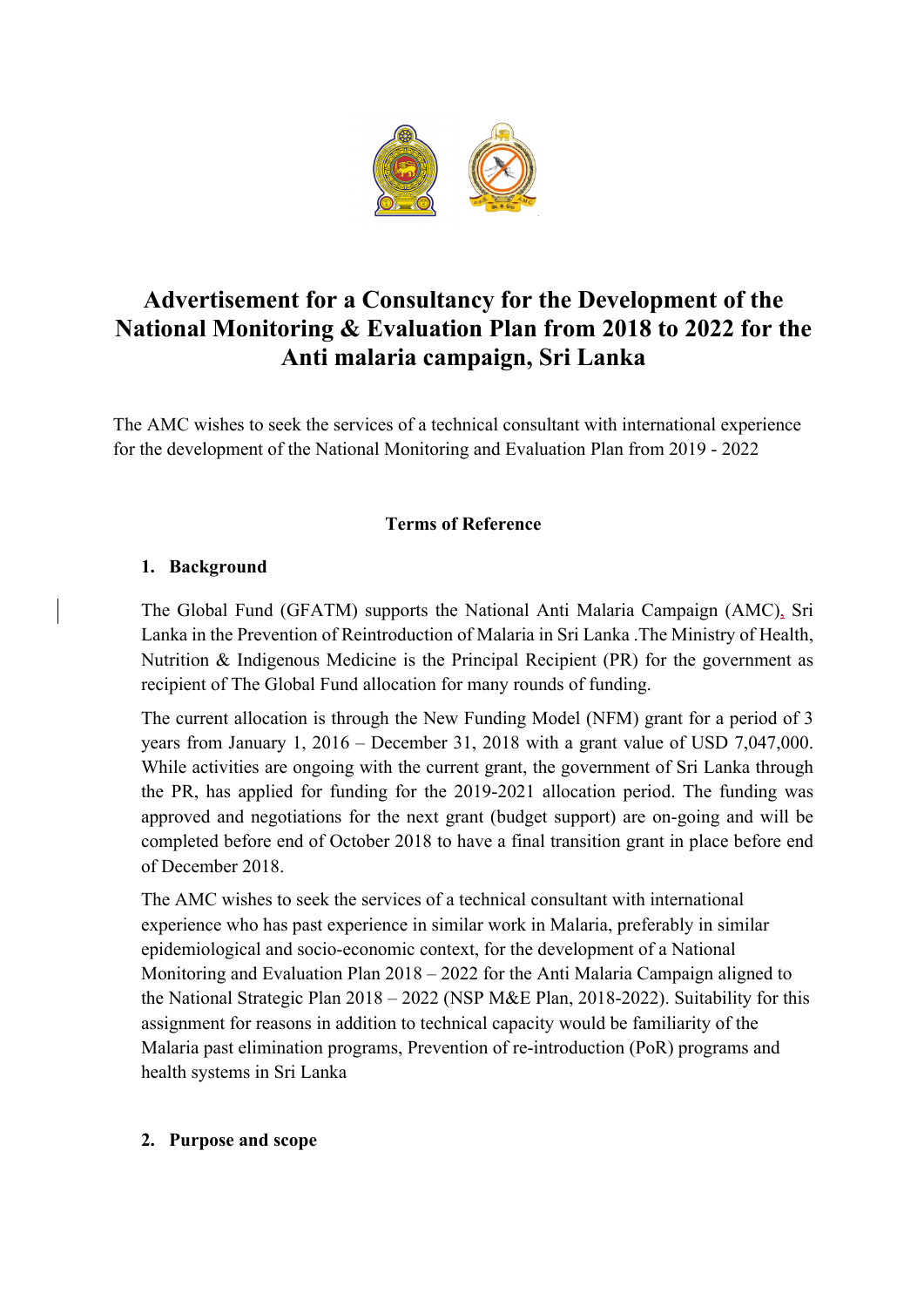The consultant is responsible together in collaboration with the AMC team for preparing an acceptable National Monitoring and Evaluation Plan for 2018 – 2022, focussing on Prevention of Reintroduction, incorporating the National Malaria Strategic Plan 2018 – 2022 which would be the basis for the submission.

The consultant will participate in preliminary discussions prior to the development of the Monitoring and Evaluation Plan with Regional Officers as well as AMC staff. This would facilitate the understanding of ground situations, reporting and relevant considerations in developing a practical Monitoring and Evaluation Plan.

The consultant expected to perform the following responsibilities, but not limited to:

- 1. Conduct a desk review of all relevant documents to inform the development of the NSP M&E Plan, 2018-2022. This includes but is not limited to:
	- a. the National Malaria Strategic Plan, 2018-2022;
	- b. the Transition Readiness Assessment (TRA) conducted with the technical support of the University of California, San Francisco (UCSF);
	- c. The WHO technical report on the Independent Evaluation of Sri Lanka's Request to be Certified as Malaria Free, August 2016;
	- d. Most recent Annual Malaria Reports for Sri Lanka;
	- e. Most recent monthly Regional Reports from the Regional Malaria Officers
	- f. More recent operational research findings and publications in relation to malaria elimination in Sri Lanka;
	- g. The funding request to the Global Fund and other documents relevant to the ongoing grant making.
- 2. Based on the review the interventions included in the National Strategic Plan, 2018 -2022 and its M&E framework, propose suitable, innovative, sustainable and cost effective methods for the M&E of the national program with focus on PoR. If necessary, propose revisions of the M&E section and the indicators in the NSMP  $2018 - 2022$ .
- 3. Participate in working meetings and consultations to facilitate discussions and capture inputs from country stakeholders.
- 4. Support the GF grant making, and in particular the drafting of the GF grant performance framework, through identification of key milestones to monitor progress towards system strengthening as well as transition and sustainability as well as criteria for reviewing their progress and completion.
- 5. Present the draft National M & E Plan with required annexures for review by AMC, technical partners and the Global Fund.
- 6. Incorporate the feedback based on the review of the draft NSP M&E Plan, provided by AMC, technical partners, the Global Fund and relevant stakeholders, in the finalized deliverable.
- 7. Develop an M&E training toolkit based on finalized M&E plan.
- 8. Conduct a training of trainers on the M&E tool kit.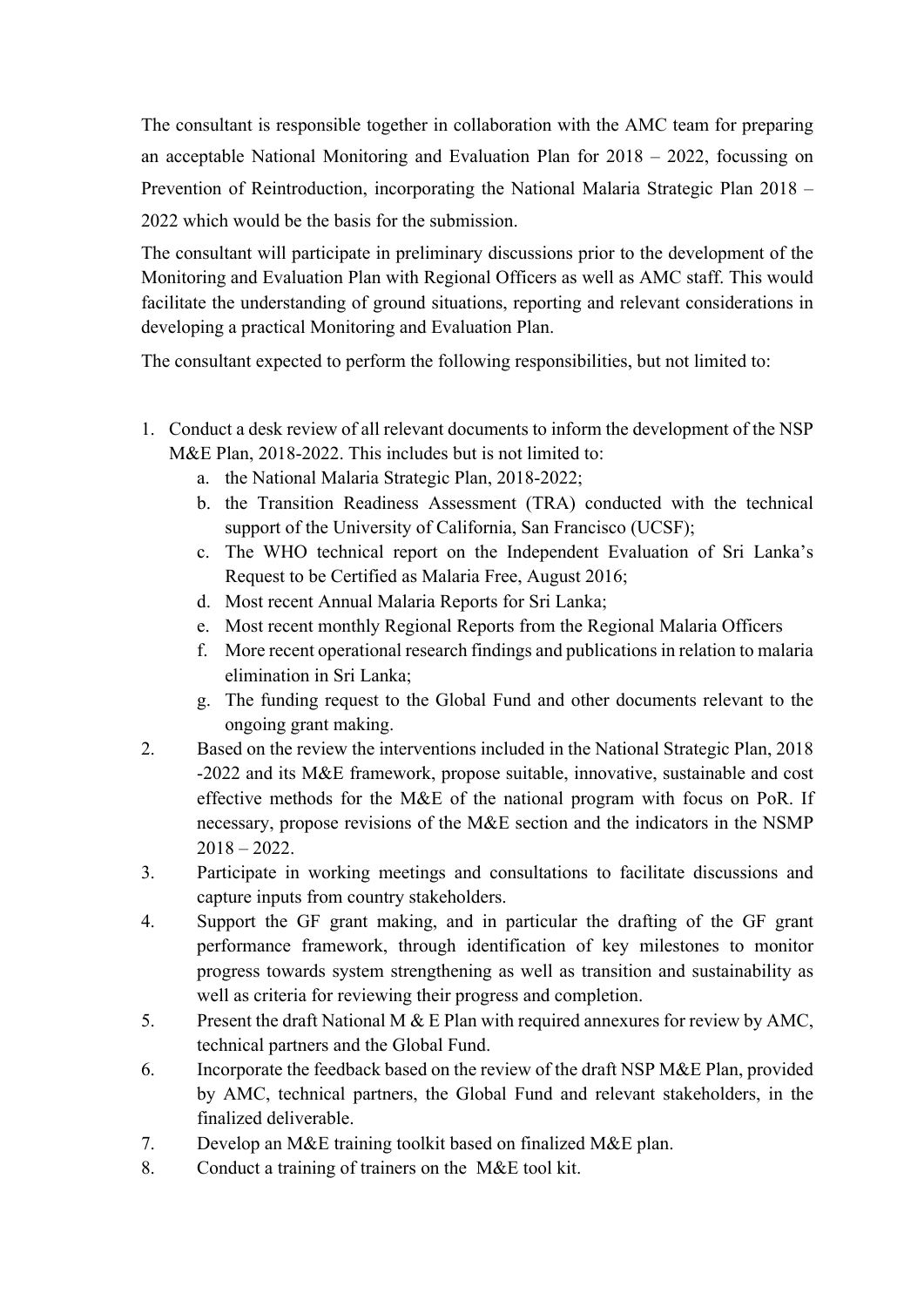- 9. Perform other duties that may be assigned in relation to the preparation of the transition funding request. This can include but not limited to:
	- a. Participate in teleconference calls with the Global Fund Country Team in the beginning of the assignment to clarify requirements and expectations and in the end of the assignment to check where these are met;
	- b. Liaise effectively with technical partners to seek advice as/if necessary.

The purpose of this assignment is to work with the Consultants, the costing specialist and AMC to effectively provide the required information for the Concept Note. The concept note requires the collection of information from many departments in the Ministry of Health, especially financial figures. The AMC staff are tied up with routine work and cannot commute to the different departments to collect information, data etc. with supporting documentation. The Consultant – Information support will be responsible for all information collection and submission in formats acceptable and support to the development of the Concept Note and annexures.

## **3. Tasks and methods**

- Liaise with consultants writing up the Concept National Malaria Strategic Plan 2018-2022 and obtain lists of information required.
- Collection of required information and data with sources and verification wherever possible.
- Design of formats wherever needed and compilation of information into designed formats or GF provided formats whichever applicable, supporting the concept note and as annexures.

## **4. Education and relevant experience:**

- Professional recognised accounting qualification preferably a fellow member of the Insititue of Chartered Accountants of Sri Lanka, a fellow member of the Chartered Institute of Management Accountants UK or a fellow member of the Association of Chartered Certified Accountants
- Experience in the preparation of donor funded projects will be an advantage
- Experience in Government sector Information Technology and finance and budgeting including good knowledge of finance policies, familiarity with Government circulars is required

## **5. Deliverables:**

- Draft M  $&$  E Plan for review
- Final M  $& \text{E Plan}$
- Training toolkit on M  $\&$  E to be used in training the district cadre and personnel on the new M & E Framework

#### **6. Duration and expected timelines**

Duration of Contract: 15 working days Time frame: October to November 2018 Remotely**:** 5 working days